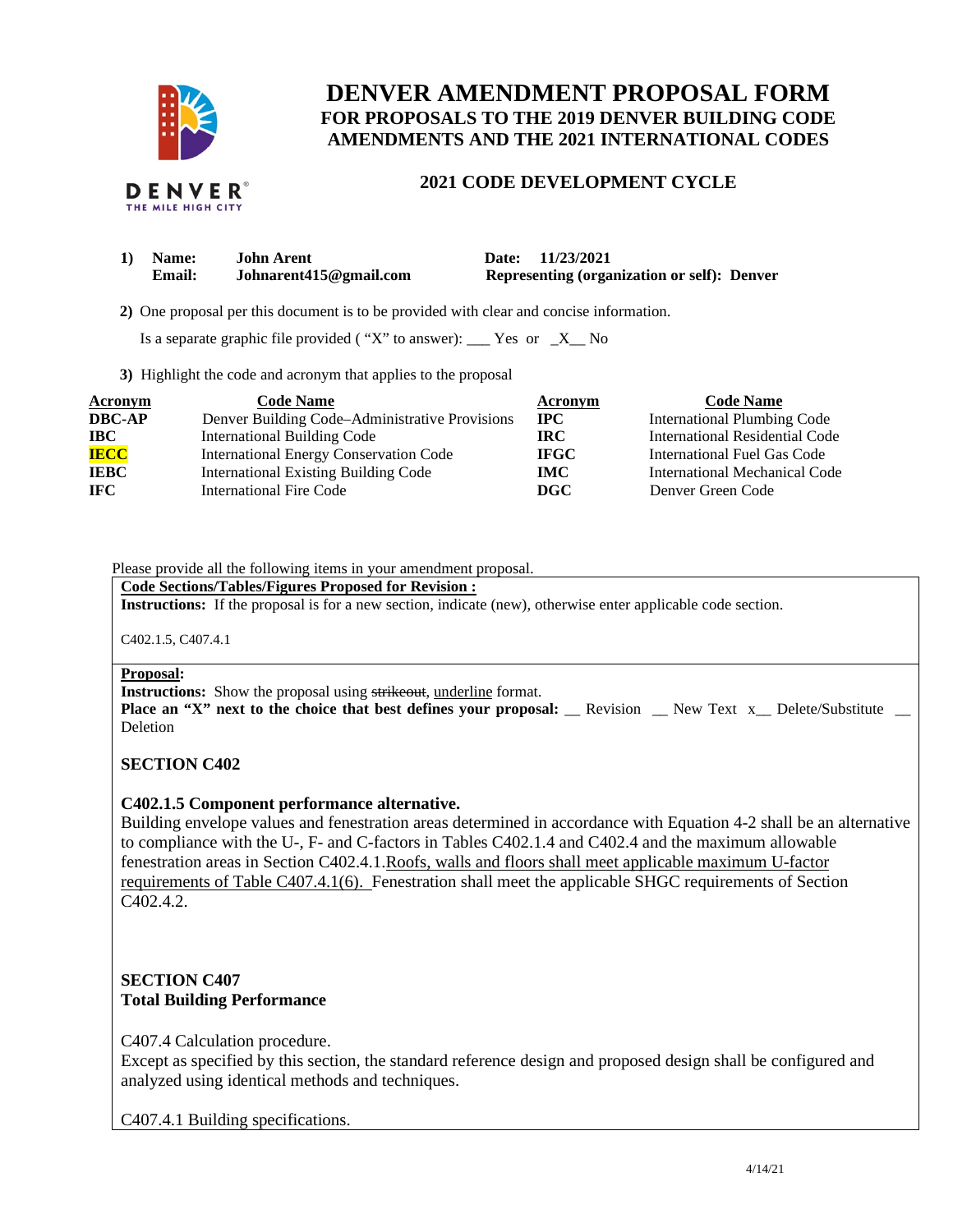The standard reference design and proposed design shall be configured and analyzed as specified by Table 407.4.1(1). Table 407.4.1(1) shall include by reference all notes contained in Table C402.1.4. The proposed design roof, wall and floor assemblies shall meet the applicable maximum U-factor requirements of Table 407.4.1(6).

**Exception.** Buildings with data centers or computer rooms that have a design continuous load greater than 750 kW are exempt from the insulation requirements of Table 407.4.1(6).

| Component   | Assembly        | Maximum U-Factor <sup>a</sup> |
|-------------|-----------------|-------------------------------|
| Roof        | Insulation      | 0.048                         |
|             | entirely        |                               |
|             | <u>above</u>    |                               |
|             | deck            |                               |
| Roof        | Metal           | 0.055                         |
|             | <b>Building</b> |                               |
| Roof        | Attic and       | 0.027                         |
|             | other           |                               |
| <b>Wall</b> | Mass            | 0.090                         |
| Wall        | Metal           | 0.069                         |
|             | <b>Building</b> |                               |
| Wall        | Metal           | 0.064                         |
|             | Framed          |                               |
| Wall        | <b>Wood</b>     | 0.064                         |
|             | Framed          |                               |
|             | and Other       |                               |
| Floors,     | Mass or         | 0.074                         |
| above       | framed          |                               |
| grade       |                 |                               |

### **Supporting Information :**

All proposals must include a written explanation and justification as to how they address physical, environmental, and/or customary characteristics that are specific to the City and County of Denver. The following questions must be answered for a proposal to be considered.

- Purpose: What does your proposal achieve?
- Reason: Why is your proposal necessary?
- Substantiation: Why is your proposal valid? (i.e. technical justification)

**Purpose:** This proposal establishes mandatory minimum insulation requirements for opaque assemblies by construction type that are used as a "backstop", which limits the amount that projects can trade off envelope efficiency for other measures that either have less resilience and are more easily upgraded in an alteration or retrofit. This should be added to both the Denver Building Code as an IECC Amendment and to the Denver Green Building Code.

Mandatory minimum insulation levels can be based on either a recent historical Standard or on requirements for a climate zone with more moderate requirements. The insulation requirements in this proposal are based on the 2009 IECC requirements for Denver's climate zone. The requirements are by induction at least as cost-effective as the prescriptive opaque envelope requirements, since a prescriptive insulation level would meet the proposed mandatory minimum requirements.